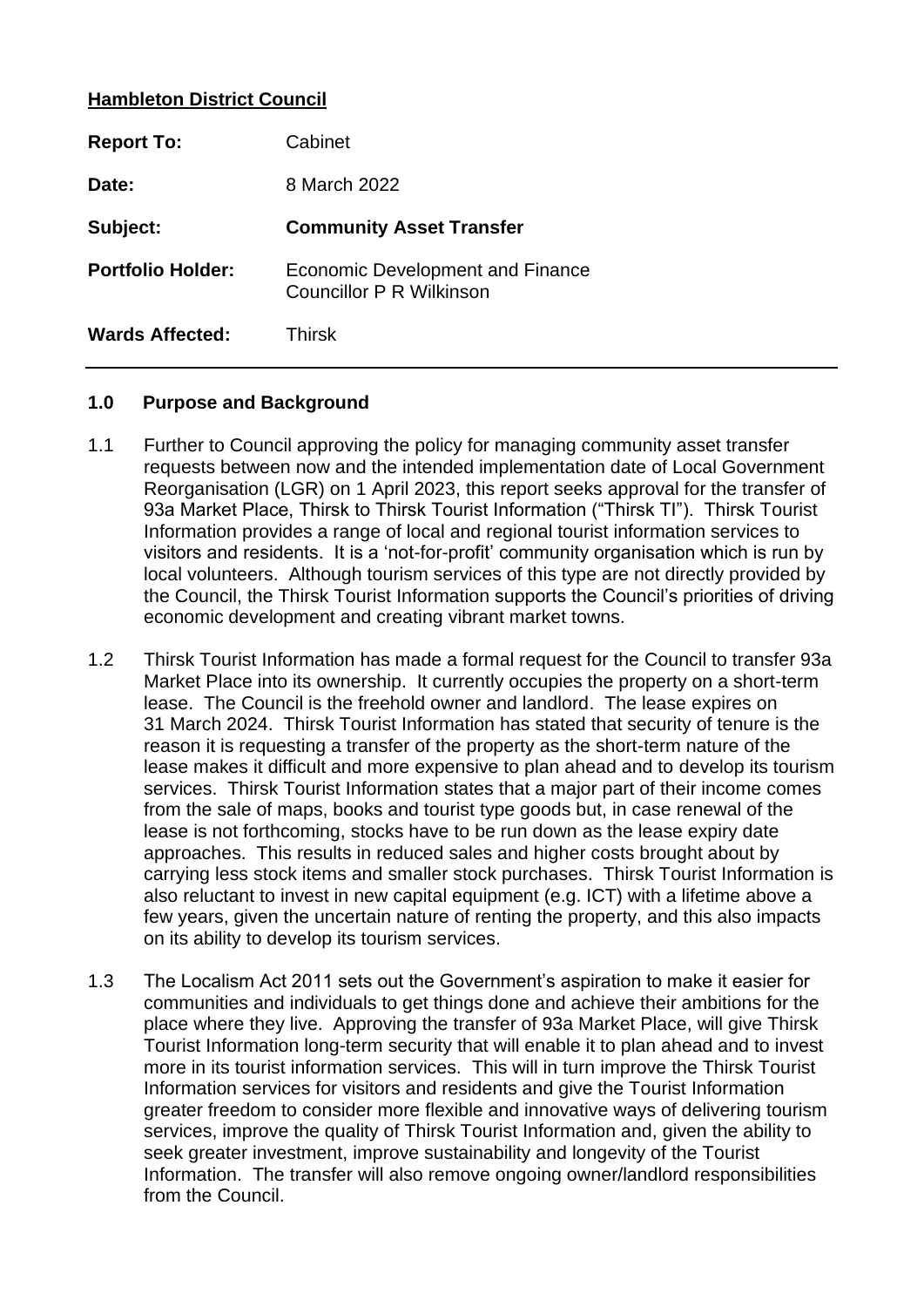- 1.4 The property has been independently valued at £37,500 (open market, commercial value). In arriving at this value the valuation report drew comparison with a property in a neighbouring district that is of similar size and leased for an annual rent of £4250.00 per annum. Comparison was also made to a larger facility sold for £62,250 (now a coffee shop in the Applegarth). The valuation report also states that the current use of the property is not one that would be considered to be of any value, and any receipts received from the centre would not in all likelihood produce a net income once running costs are taken into account. The Council's purpose in owning this property is to provide community benefit for the residents of Thirsk and visiting tourists. Therefore, given that any transfer would include covenants that the property must remain used for the delivery of tourism services to the area, and if the Thirsk Tourist Information ceased to deliver tourism services from the property then the property would be returned to the Council on the same terms as the disposal to Thirsk Tourist Information, the purpose of the Council's ownership is not lost if it transfers the property to Thirsk Tourist Information.
- 1.5 There are other disposal options available to the Council that would also meet its legal obligation with this matter, including the option to provide a lease for an extended period. However, Thirsk Tourist Information has requested the transfer of the freehold and the inclusion of restrictive covenants within the lease regarding the continuity of provision of a tourism service will ensure that the Council is provided with the necessary legal protection.

## **2.0 Link to Council Priorities**

2.1 This community asset transfer links to the Council's Driving Economic Vitality and Providing a Special Place to Live priorities.

## **3.0 Risk Assessment**

3.1 There are no significant risks in approving the recommendation of this report.

# **4.0 Financial Implications**

- 4.1 The property is currently leased for a rent of £1.00. All present running costs, insurance and maintenance (excluding external works) are met by Thirsk Tourist Information. Council expenditure on the external works has been modest since the property was converted in 2011, with only a one-off cost of £750 expended in 2018/19. However, as owner and landlord, future external works are the responsibility of the Council.
- 4.2 If the Council agrees to transfer the property for a £1.00, (as Thirsk Tourist Information has requested) the Council will not realise any potential capital receipt that it would have received from the sale of the asset, should it have chosen to sell the property. It would also lose the the potential to generate a future income from a retailer, hospitality or other business which could occupy the building if the Council was minded to lease and/or transfer the property for another use.